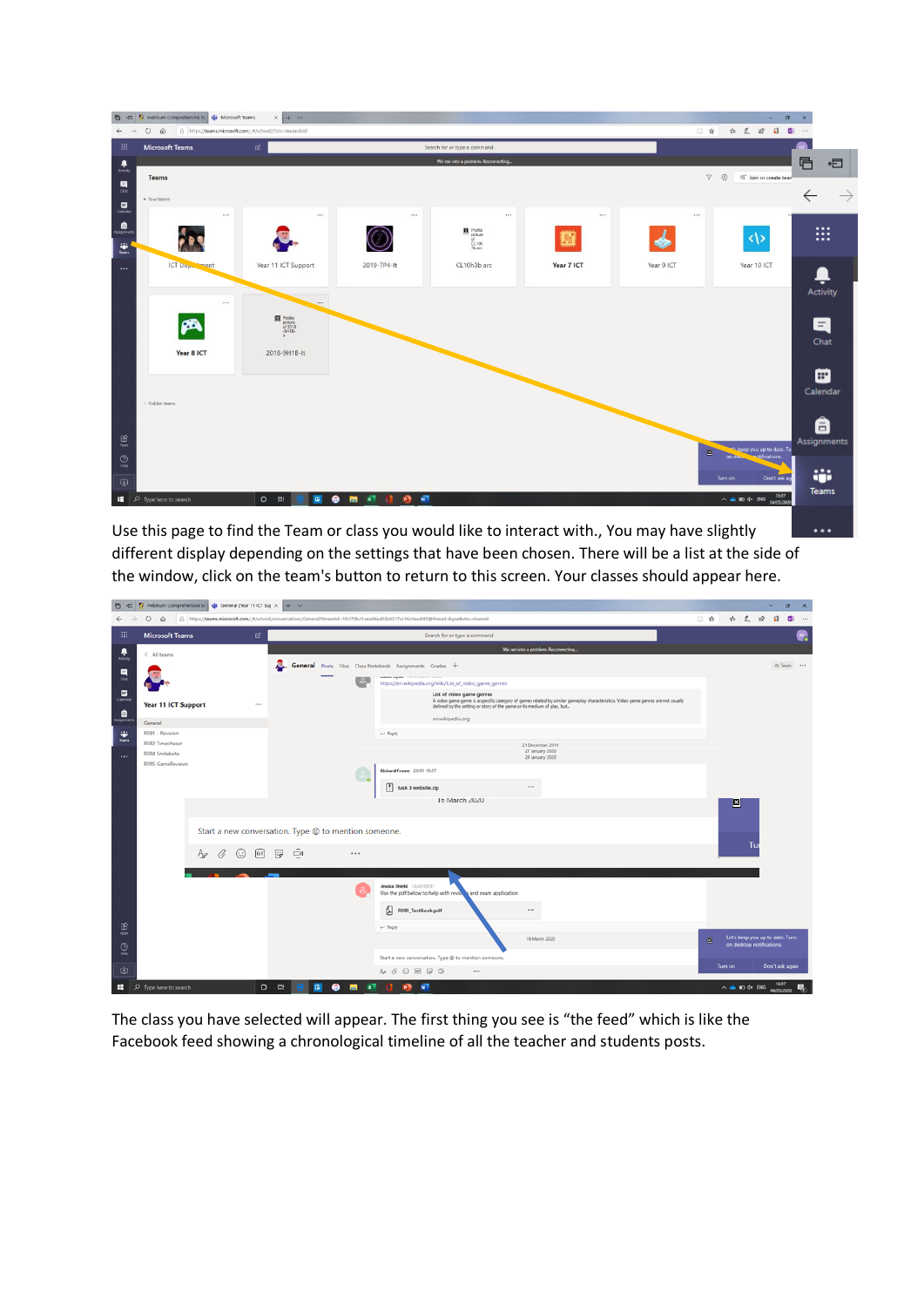

The paperclip icon is for adding files just like attaching files to an email. Teams may ask you where you would like to save the files. just click ok and teams will take care of it. This is useful to sending work back to a teacher. (EVERYONE will be able to see your work. If you would like to send it to just your teacher, you will need to use the CHAT option)

| portal.hebbum.net                                                | $\ \mathbf{x}\ $ Hebburn Comprehensive School $\ \mathbf{x}\ $ All files - OneDrive |                            | $\times$ +<br>$\times$ $\overline{\mathbf{Q}}$ teams cheat sheet docx                                                                                                     |                                     |                                | $B \times$                                                   |
|------------------------------------------------------------------|-------------------------------------------------------------------------------------|----------------------------|---------------------------------------------------------------------------------------------------------------------------------------------------------------------------|-------------------------------------|--------------------------------|--------------------------------------------------------------|
| ♦<br>$\leftarrow$                                                |                                                                                     |                            | △ https://hebburn-my.sharepoint.com/:w/r/personal/framer_hebburn_net/_layouts/15/Doc.aspx?sourcedoc=%7820DE0BEE-3AA7-4863-A62C-0C10F9668257%7D&file=teams%20cheat%2 ☆ 0 1 |                                     | $\sqrt{\omega}$                | Not syncing (C)<br>曲<br>$\cdots$                             |
| $\langle \cdot \rangle$<br>$\mathop{\mathbb{H}}\nolimits$ – Word |                                                                                     |                            | Q search                                                                                                                                                                  | 壼<br>$\Box$ $\,$ $\times$<br>$\sim$ |                                | Richard Frame                                                |
| $\frac{1}{\sqrt{2}}$<br>File<br>Home<br>Inse                     | Chat $\sim$                                                                         | $\nabla \cdot \mathcal{L}$ | To: Enter name, email, group or tag                                                                                                                                       | $\checkmark$                        |                                | Share Comments                                               |
| 틦<br>$\overline{c}$<br>門<br>$\ll$                                | <b>Becent</b>                                                                       |                            |                                                                                                                                                                           |                                     | Dictate $\sim$ $\angle$ Editor | $\checkmark$                                                 |
| $\Box$                                                           | <b>B</b> New chat                                                                   |                            |                                                                                                                                                                           |                                     |                                |                                                              |
| $\overset{\hat{\blacksquare}}{\blacksquare}$                     |                                                                                     |                            |                                                                                                                                                                           |                                     |                                |                                                              |
|                                                                  |                                                                                     |                            |                                                                                                                                                                           |                                     |                                |                                                              |
| ÷.                                                               |                                                                                     |                            |                                                                                                                                                                           |                                     |                                |                                                              |
| $\cdots$                                                         |                                                                                     |                            |                                                                                                                                                                           |                                     |                                |                                                              |
|                                                                  |                                                                                     |                            |                                                                                                                                                                           |                                     |                                |                                                              |
|                                                                  |                                                                                     |                            |                                                                                                                                                                           |                                     |                                |                                                              |
|                                                                  |                                                                                     |                            |                                                                                                                                                                           |                                     |                                |                                                              |
|                                                                  |                                                                                     |                            |                                                                                                                                                                           |                                     |                                |                                                              |
|                                                                  |                                                                                     |                            |                                                                                                                                                                           |                                     |                                |                                                              |
|                                                                  |                                                                                     |                            |                                                                                                                                                                           |                                     |                                |                                                              |
|                                                                  |                                                                                     |                            |                                                                                                                                                                           |                                     |                                |                                                              |
|                                                                  |                                                                                     |                            |                                                                                                                                                                           |                                     |                                |                                                              |
|                                                                  |                                                                                     |                            |                                                                                                                                                                           |                                     |                                |                                                              |
| $\bigoplus\limits_{\lambda\notin\mathbb{N}}$                     |                                                                                     |                            | Type a new message                                                                                                                                                        |                                     |                                |                                                              |
| $\underset{\scriptscriptstyle{\text{imp}}}{\bigcirc}$            |                                                                                     |                            | $b + 2 0 0 0 0 0 0 0 0 0 0 0$                                                                                                                                             | $\triangleright$                    |                                |                                                              |
|                                                                  |                                                                                     |                            | your teacher you will need to use the CHAT option)                                                                                                                        |                                     |                                |                                                              |
|                                                                  |                                                                                     |                            |                                                                                                                                                                           |                                     |                                |                                                              |
|                                                                  |                                                                                     |                            |                                                                                                                                                                           |                                     |                                |                                                              |
|                                                                  |                                                                                     |                            |                                                                                                                                                                           |                                     |                                |                                                              |
|                                                                  |                                                                                     |                            |                                                                                                                                                                           |                                     |                                |                                                              |
| Page 1 of 2 160 words English (U.K.)                             |                                                                                     |                            |                                                                                                                                                                           |                                     |                                | $-$ 100% $+$ Give Feedback to Microsoft                      |
| $O \nightharpoonup$ $\bullet$ $\bullet$ $\bullet$<br>$\circ$     | $\blacksquare$<br>- 11 - 12 - 12                                                    |                            |                                                                                                                                                                           |                                     |                                | $\wedge$ <b>E</b> $\triangle$ FI $\triangle$ FMG 1220 $\Box$ |

The Chat function is located on the sidebar. From here you can send personalised chats to your teachers (THIS IS NOT A PERSONAL CHAT SERVICE AND ALL MESSAGES ARE MONITORED AND SUBJECT THE ACCEPTABLE USE POLICY) Click on the small message icon next to the Chat bar and search for a teacher name to begin to compose your message